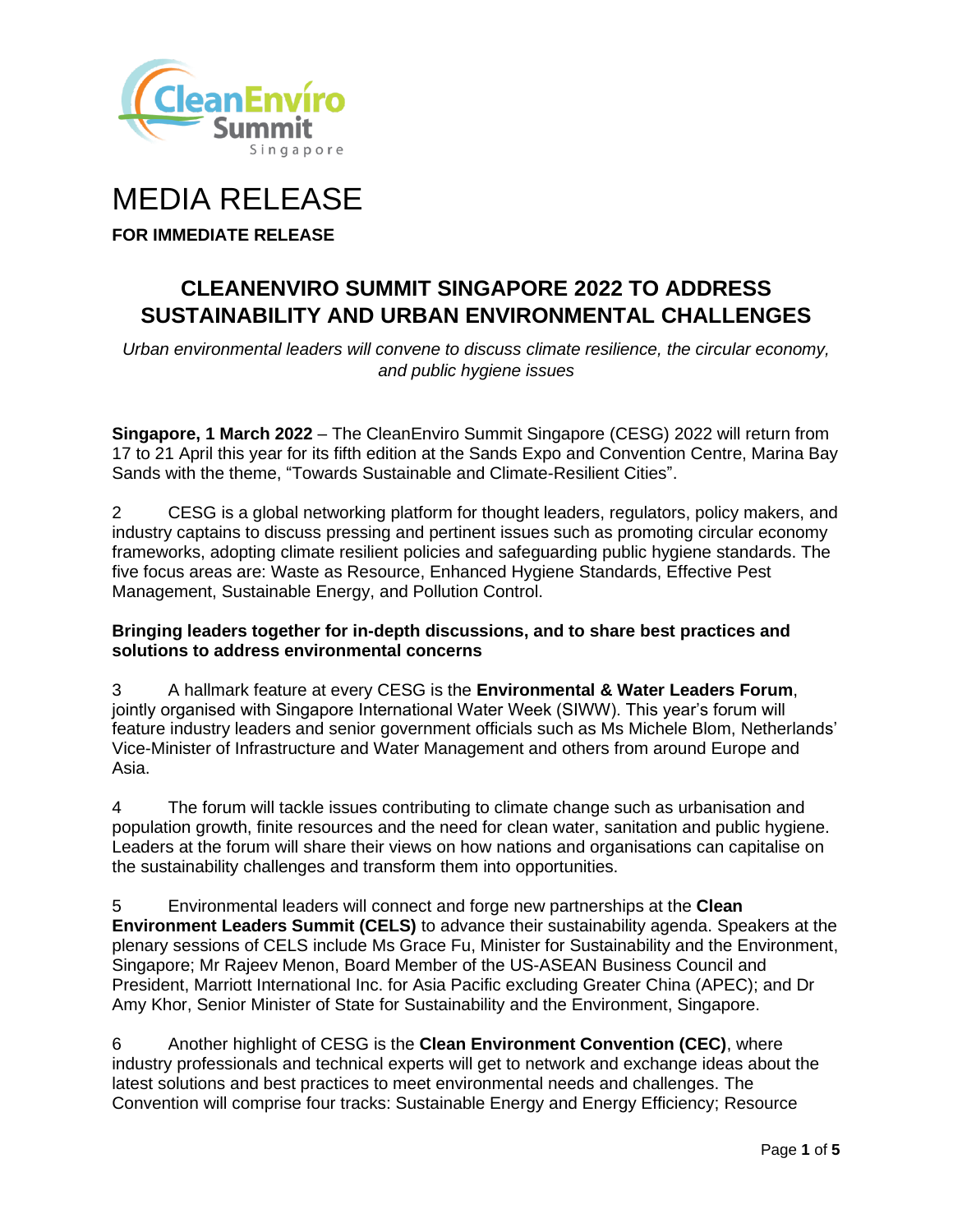Sustainability; Advancing Public Hygiene (Environmental Cleaning; Disinfection & Pest Management in an Urban Environment and Innovations & Technology in Climate Change Defence (held in collaboration with the Asia Climate Forum).

7 For the exhibition component, the **Environment Expo** will feature innovative solutions and latest technologies on cleaning, pest management, waste and resource management, pollution control, and sustainable energy. Innovative solutions to build resilience and address extreme weather & climate change will also be on showcase in the Asia Climate Forum Exhibit. A list of exhibitors can be found in the **Annex.**

8 Lastly, CESG 2022 will feature a **Youth Environment Leaders Immersion Programme** for the first time. The programme will provide opportunities for a group of youth leaders to network and exchange ideas with their peers, as well as learn from accomplished environment leaders and industry captains in the environmental sustainability space.

9 "We look forward to the return of the CleanEnviro Summit Singapore (CESG) after a three-year hiatus. This is an important platform for industry leaders, regulators and policy makers to reconnect and renew commitments to address sustainability and climate-related issues that are challenging all of us. Showcasing at CESG are novel technologies and solutions that can help turn waste into resources, improve public hygiene standards and monitor pollution. We hope that CESG can be the landmark platform for the region's key players to explore innovative solutions and forge new partnerships towards a more sustainable and climateresilient world," said Mr Dalson Chung, Managing Director for CESG.

10 Registration for CESG is now open and interested persons may register at <https://www.cleanenvirosummit.gov.sg/registration> before 14 March 2022 to enjoy an early bird discount. For more information, visit: [https://www.cleanenvirosummit.gov.sg/.](https://www.cleanenvirosummit.gov.sg/)

- End -

**For media enquiries, please contact:**

**Koh Yizhe** Weber Shandwick [ykoh@webershandwick.com](mailto:ykoh@webershandwick.com) +65 9651 7927

**Goh Jun Jie** Weber Shandwick [jgoh@webershandwick.com](mailto:jgoh@webershandwick.com) +65 9680 2426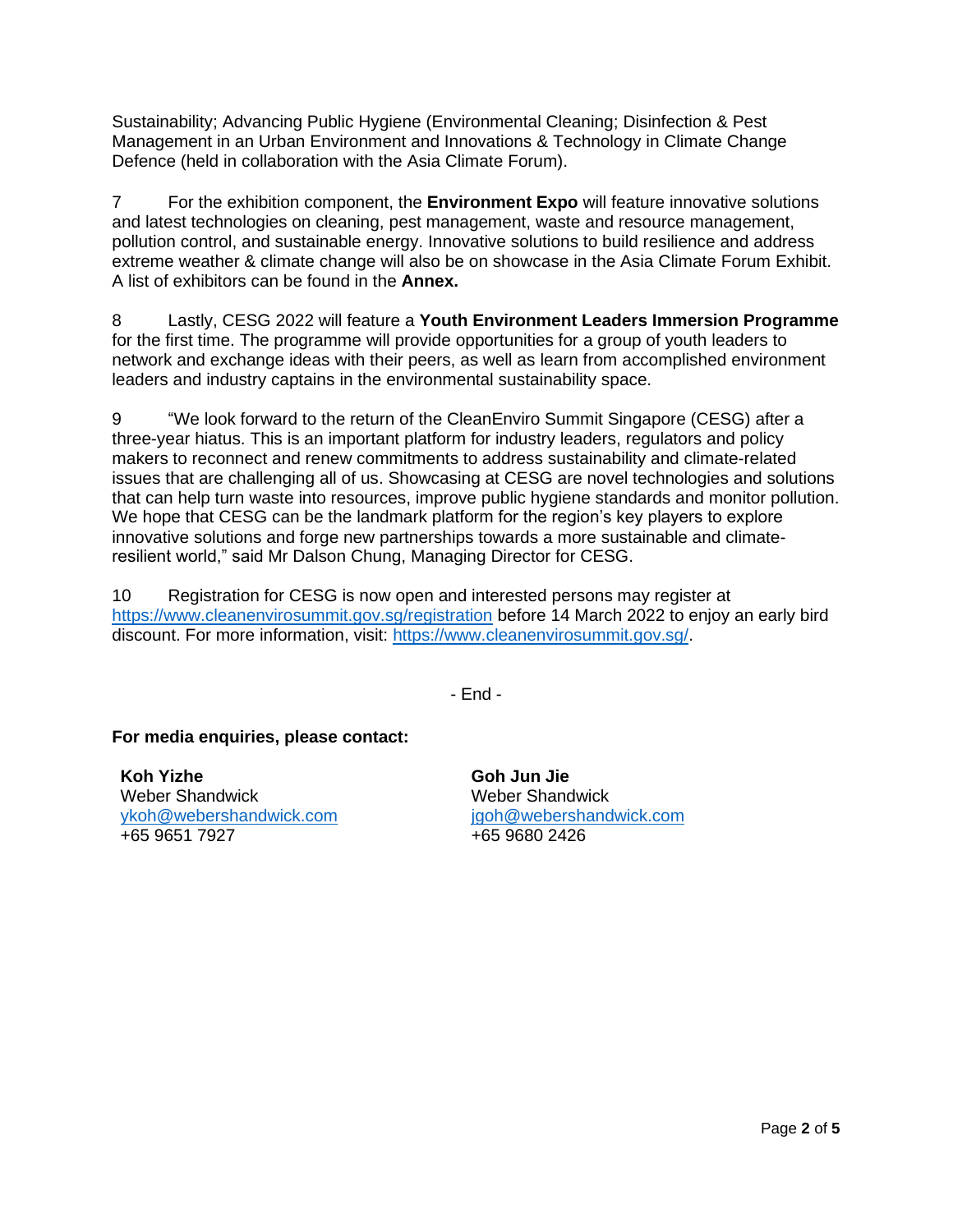#### **About CleanEnviro Summit Singapore 2022**

The fifth edition of the biennial CleanEnviro Summit Singapore (CESG) will take place from 17 to 21 April 2022. It serves as a global networking platform for thought leaders, senior government officials, regulators, policy makers, and industry captains.

Organised by the National Environment Agency, the event is built on the theme, 'Towards Sustainable and Climate-Resilient Cities', with pressing and pertinent issues such as promoting circular economy frameworks, adopting climate resilient policies and safeguarding public health standards taking centre stage. The discussions will deep-dive into five key areas: Waste as Resource, Enhanced Hygiene Standards, Effective Pest Management, Sustainable Energy, and Pollution Control.

The Clean Environment Leaders Summit and the Clean Environment Convention feature indepth discussions and will provide participants with the opportunity to share global best practices. The inaugural Youth Environment Leaders Immersion Programme provides opportunities for a select group of youth leaders to explore the expo, network, exchange ideas and expertise with their peers, and learn from established leaders in the environmental sphere. The sessions are intended to enable discussions of practical and scalable solutions to environmental concerns, especially those brought on by climate change. Exhibitors at the Environment Expo will also showcase the latest in environmental technologies and solutions.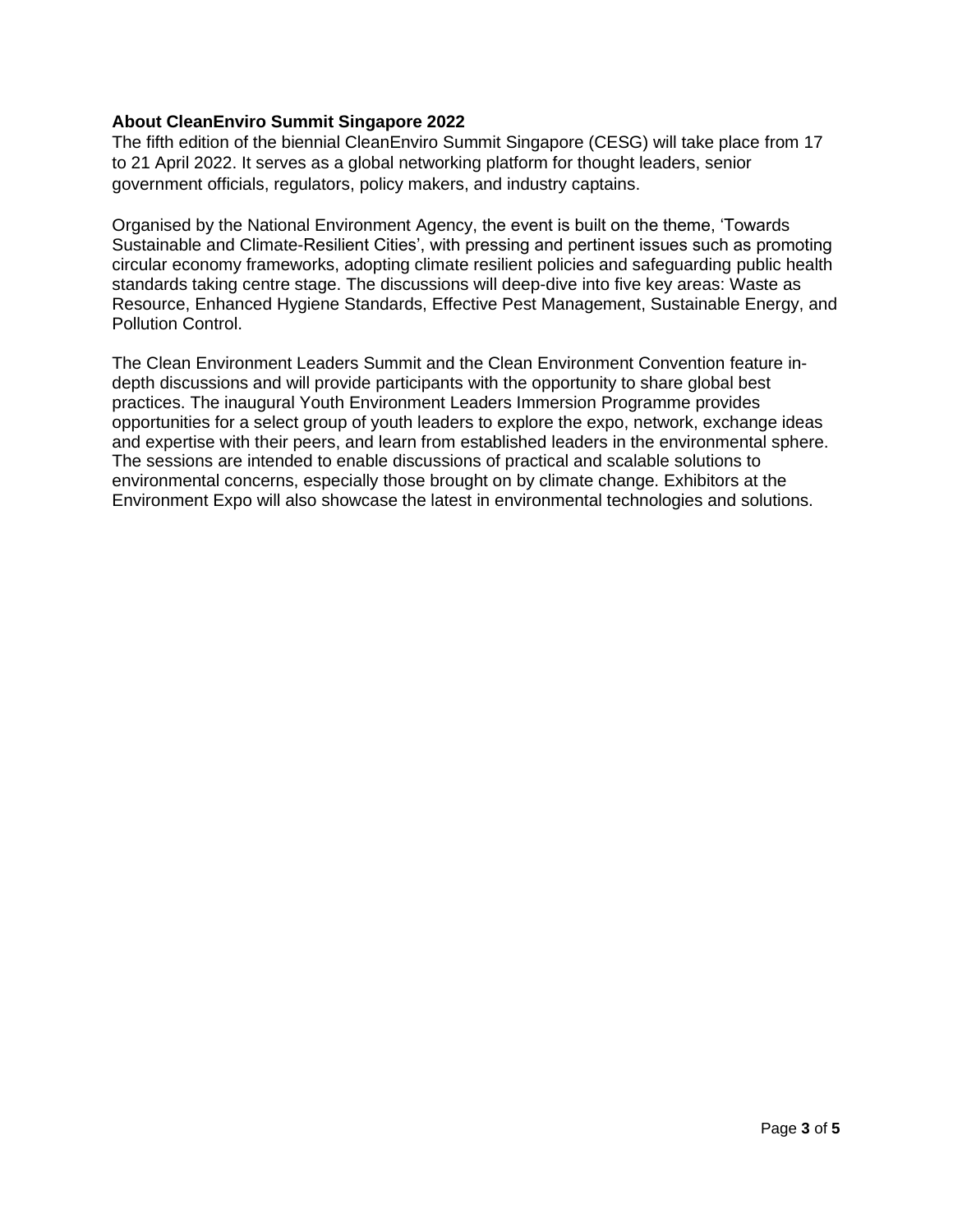### **CESG 2022 Exhibitor List** *(As of 28 February 2022)*

| <b>Company Name*</b>                   | <b>Services</b>                      |
|----------------------------------------|--------------------------------------|
| <b>FOUNDING SPONSORS</b>               |                                      |
| China Everbright International Limited | Sustainable Energy, Waste Management |
| DOWA ECO-SYSTEM Co., Ltd               | Sustainable Energy, Waste Management |
| <b>JFE Engineering Corporation</b>     | Waste Management, Sustainable Energy |
| LionsBot International                 | Cleaning                             |
| <b>SoftBank Robotics</b>               | Cleaning                             |
| <b>GOLD SPONSORS</b>                   |                                      |
| ALBA W&H Smart City Pte Ltd            | Waste Management                     |
| Veolia Group                           | Waste Management, Sustainable Energy |
| <b>CORPORATE SPONSORS</b>              |                                      |
| <b>Keppel Seghers</b>                  | Waste Management, Sustainable Energy |
| <b>EXHIBITORS</b>                      |                                      |
| 800 Super Waste Management Pte Ltd     | Waste Management                     |
| AE Monitoring - Earth Networks Inc.    | Asia Climate Forum                   |
| All Weather Inc                        | Asia Climate Forum                   |
| Anaergia Singapore Pte LTD             | Waste Management                     |
| Anticimex Pest Management Pte Ltd      | Pest Management                      |
| <b>Baron Services</b>                  | Asia Climate Forum                   |
| <b>Biomax Green Pte Ltd</b>            | Waste Management                     |
| <b>Biral</b>                           | Asia Climate Forum                   |
| Campbell Scientific, Inc               | Asia Climate Forum                   |
| Chye Thiam Maintenance Pte Ltd         | Cleaning                             |
| Clean-scendo                           | Cleaning                             |
| Contenur                               | Waste Management                     |
| Delta OHM s.r.l. a socio unico         | Asia Climate Forum                   |
| ELDES s.r.l.                           | Asia Climate Forum                   |
| <b>Eminox Ltd</b>                      | <b>Sustainable Energy</b>            |
| <b>Enerprof Pte Ltd</b>                | Waste Management                     |